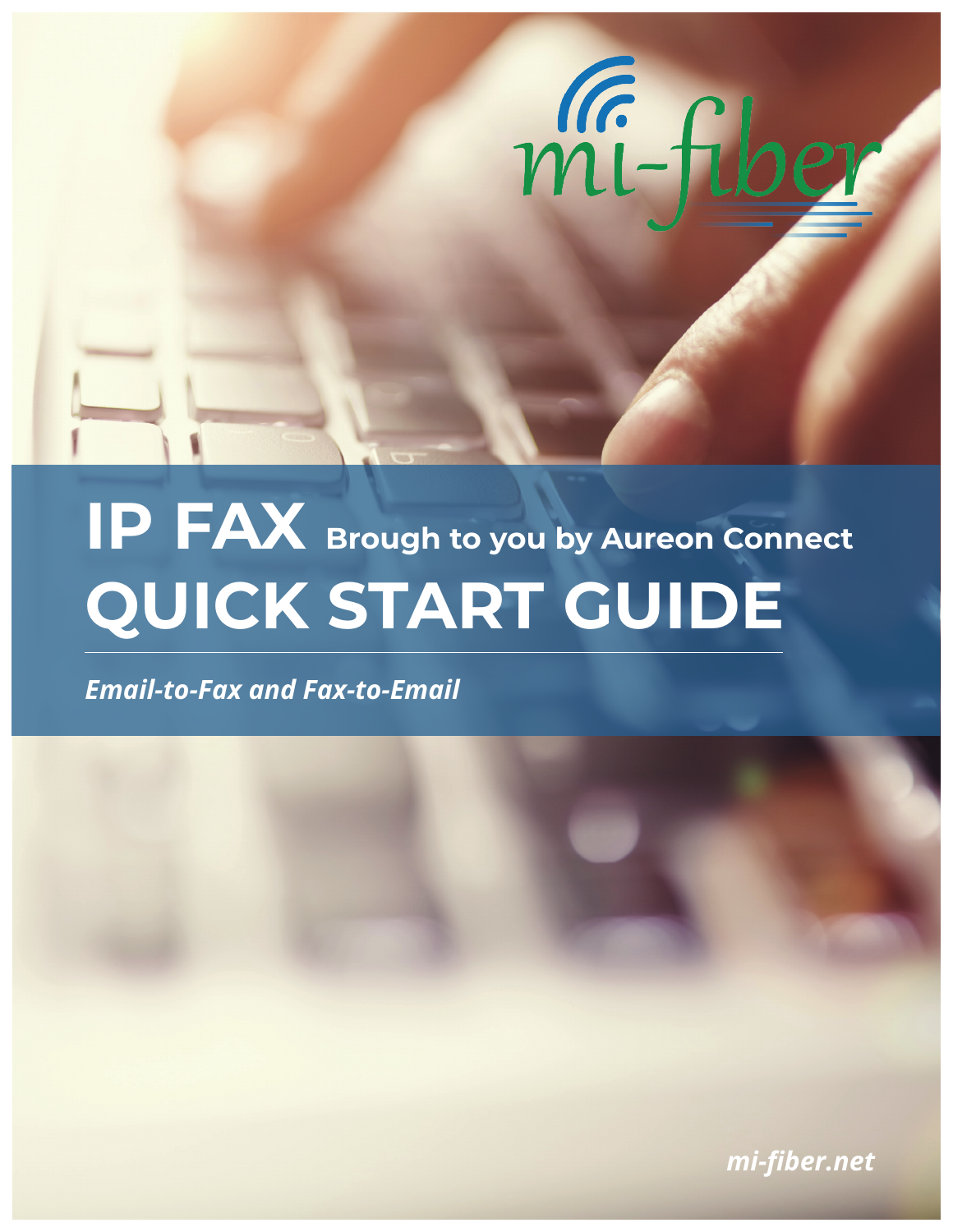## **IP FAX QUICK START GUIDE – EMAIL-TO-FAX AND FAX-TO-EMAIL**

#### **SENDING A FAX**

If you would like to send a fax, start by opening your normal email application.

1. Enter the name of the person you will be sending the fax to in parenthesis, followed by FaxNumber@fax.ipfaxnow.com. The email address that you are sending from must be the email address that is registered with your IP Fax Line.

In the example below, the person's name is John Smith and their fax number is 5555555555.

- 2. Enter the subject of your fax. This will display on the fax cover page.
- 3. Attach the contents of the fax.
	- These can either be Word, PDF, or JPEGs.
	- If you attach a three-page Word document, it will become pages two through four of the fax.
- 4. The information you type in the message body will be displayed on the cover page. If you leave the message body blank, the fax will be sent without a cover page. If your email automatically attaches a signature, this would be displayed on the fax cover page.
- 5. Click "Send."

| $\frac{G_{\rm{B}}}{\sqrt{2}}$<br>X |              | $-11$                                                                     | $A$ <sup><math>A</math></sup> | LD. | 10            | ۴    |      |
|------------------------------------|--------------|---------------------------------------------------------------------------|-------------------------------|-----|---------------|------|------|
| e,<br>Paste                        | 的· A-        | B I U   日 · 日 ·   建建<br>三三目 物                                             |                               |     | Names Include | Tags | Zoom |
| Clipboard                          | $\sqrt{2}$   | <b>Basic Text</b>                                                         | IS.                           |     |               |      | Zoom |
| $\frac{1}{2}$<br>Send              | From *<br>To | <b>Iowa Network Services</b><br>John Smith <55555555555@fax.ipfaxnow.com> |                               |     |               |      |      |
|                                    | Cc           |                                                                           |                               |     |               |      |      |
|                                    | <b>Bcc</b>   |                                                                           |                               |     |               |      |      |
|                                    | Subject:     | Subject of Fax                                                            |                               |     |               |      |      |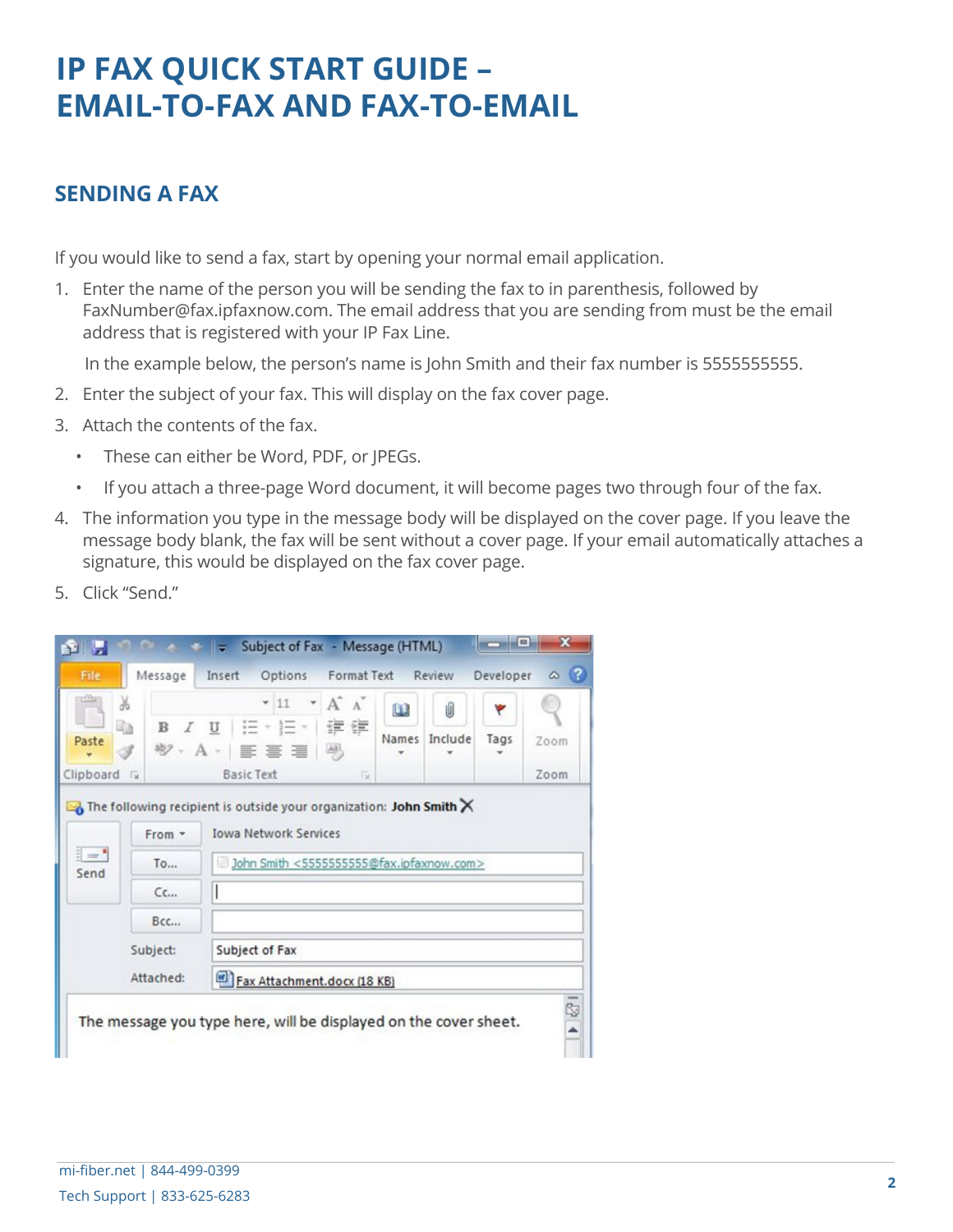#### **SENT FAX**

The person receiving this fax will receive it as if it was sent from an actual fax machine. The cover page will auto-populate with the information from your email, including the following:

- 1. To:
- 2. From:
- 3. Date:
- 4. Subject:
- 5. Message

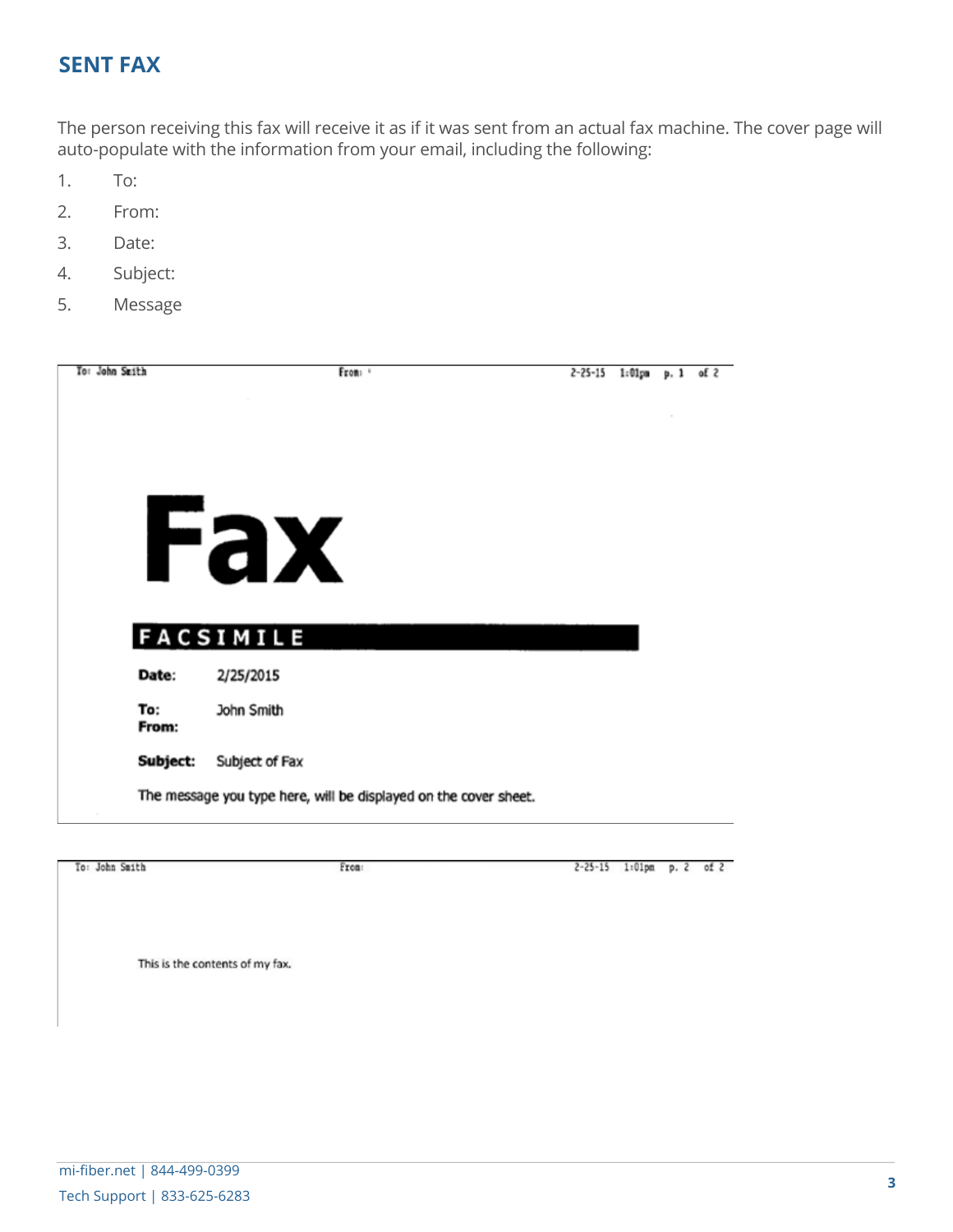#### **FAX CONFIRMATION EMAIL**

You will receive a confirmation email once the Email-to-Fax that you sent is received by the Hosted IP Fax server.

|                                   |                                                                                                        |                                                                                                                  | DELIVERED: Subject of Fax - Message (Plain Text) |                                                            |                   |  |  |  |
|-----------------------------------|--------------------------------------------------------------------------------------------------------|------------------------------------------------------------------------------------------------------------------|--------------------------------------------------|------------------------------------------------------------|-------------------|--|--|--|
| File                              | Message<br>Developer                                                                                   |                                                                                                                  |                                                  |                                                            |                   |  |  |  |
| Ignore<br>Junk - Delete<br>Delete | <b>CSIM</b><br>Reply<br>Forward<br>Reply<br>$A$ II<br>Respond                                          | Meeting<br>A <sub>2</sub> <sup>2</sup> Archive<br><sup>33</sup> SkitterTV<br>More -<br>To Manager<br>Quick Steps | ¥<br>Ų<br>Fa)                                    | Rules -<br>ነን<br>N OneNote<br>Move<br>al Actions *<br>Move | ON<br>He c<br>F F |  |  |  |
| From:<br>To:                      | Fax Server <donotreply@fax.ipfaxnow.com></donotreply@fax.ipfaxnow.com>                                 |                                                                                                                  |                                                  |                                                            |                   |  |  |  |
| Cc:<br>Subject:                   | DELIVERED: Subject of Fax                                                                              |                                                                                                                  |                                                  |                                                            |                   |  |  |  |
|                                   | Message   FaxedImage.tif (18 KB)                                                                       |                                                                                                                  |                                                  |                                                            |                   |  |  |  |
|                                   |                                                                                                        |                                                                                                                  |                                                  |                                                            |                   |  |  |  |
|                                   | *Fax Transmission Successful*<br>Submit Time: 2/25/2015 1:01:48 PM<br>Start Time: 2/25/2015 1:01:58 PM |                                                                                                                  |                                                  |                                                            |                   |  |  |  |
| Receiver CSID:                    | Your fax to 5555555555 was delivered successfully:                                                     |                                                                                                                  |                                                  |                                                            |                   |  |  |  |
| Page Count: 2                     |                                                                                                        |                                                                                                                  |                                                  |                                                            |                   |  |  |  |
|                                   | Connection Seconds: 30                                                                                 |                                                                                                                  |                                                  |                                                            |                   |  |  |  |

The confirmation email will include an attachment. The attachment is a copy of the cover page that was sent.

|              | <b>FACSIMILE</b>                                                 |
|--------------|------------------------------------------------------------------|
| Date:        | 2/25/2015                                                        |
| To:<br>From: | John Smith<br>Senders Name                                       |
| Subject:     | Subject of Fax                                                   |
|              | The message you type here, will be displayed on the cover sheet. |
|              |                                                                  |